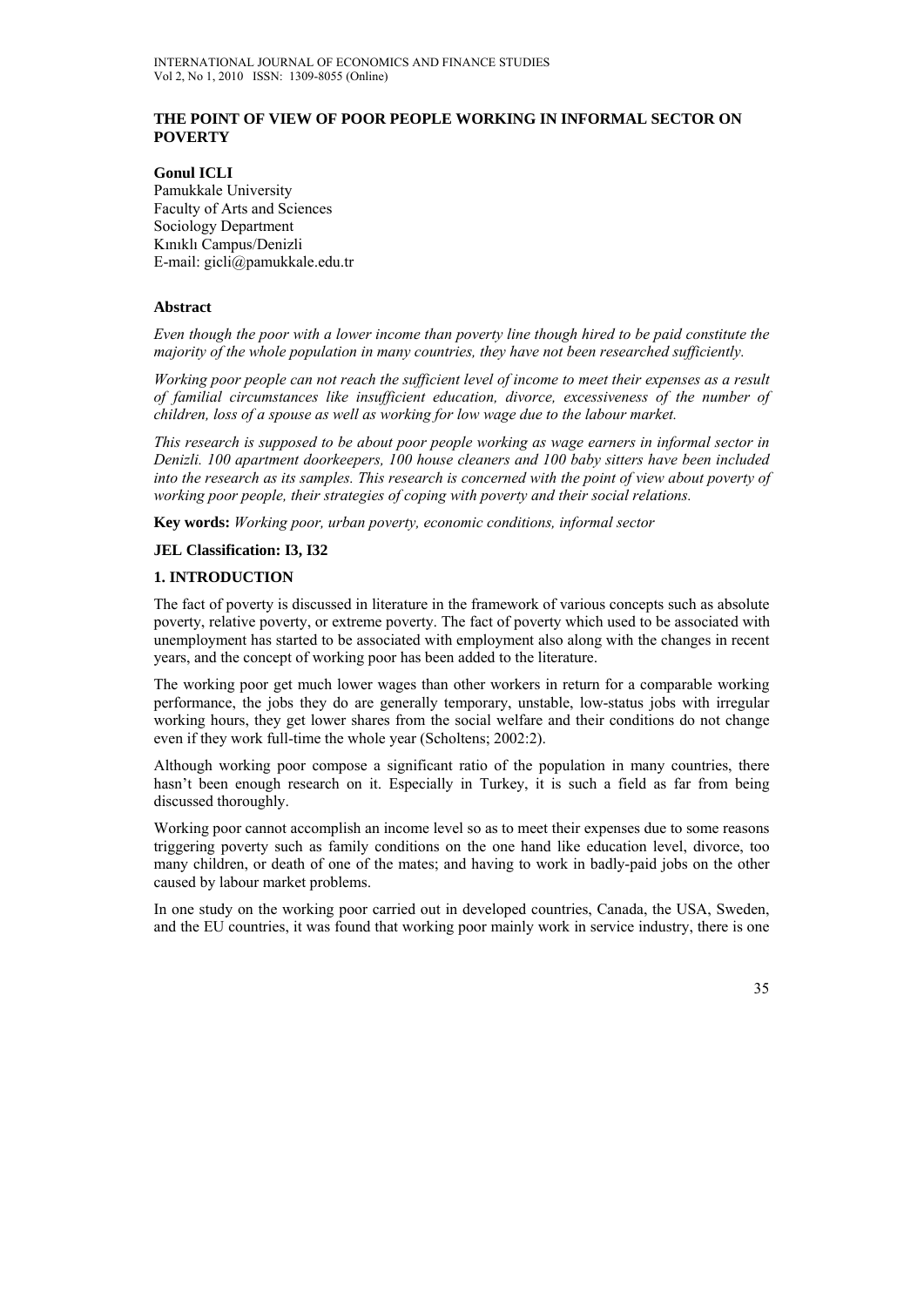individual in the family who brings income to the house, relatively badly-educated, young, single, mother or father, belonging to a minority. (Fortin and Fleury; 2004:22).

It is seen in many studies that among the characteristics that working poor have in common is that there is a huge difference between their income and expenses and that they have difficulty in maintaining a sufficient life standard. Besides basic expenses, ones such as child care and transportation are among the expenses that challenge the working poor significantly.

Along with these challenges, an unexpected increase in the expenses, especially in cases due to a sudden crisis (such as dismissal or sickness), make working poor have to take social support (Scholtens;2002:13).

Poverty results from structural or external reasons along with internal ones such as an individual's abilities or sense of responsibility. Poverty can be dealt with in two fundamental processes according to different viewpoints of individuals, these being the objective process and the subjective dimension. In the objective dimension, structural inequality and the relation of poverty to socioeconomic mechanisms is discussed. Subjective dimension, however, is about the way poverty is perceived by the individual. Negative stereotypes and evaluations on poverty and the poor can be influential on the self-perception and identity development of poor individuals. It is obvious that subjective dimension must also be considered in the studies along with the objective dimension in an attempt to reveal the social reality. The fact that the individual considered as poor does not perceive themselves as poor in the objective dimension indicates that subjective dimension is also necessary to be studied academically.

Although the urban poor are identified as uneducated, unqualified, homeless, unemployed, and of lower life standards, besides immigration and rural background, the aforementioned indicators do not draw a sharp line as to structurally differentiate this section from other labourers.

There are generally various studies on the poor working in the industry sector, whereas the number of studies on the poor working in the informal sector is few.

Informal sector is presented as a section that provides unlimited employment, though with lower productivity and wages, to those who generally cannot find employment in the formal sector. However, it is seen in many countries that the informal sector has a complicated structure that embodies within itself various activities with different levels of productivity, quality, and wage, and is not always easy to participate. Furthermore, it is observed that these characteristics of the informal sector change in time depending upon the economic conjuncture. (Şenses;2001:250).

Because working in the informal sectors is not enough for many to escape from poverty, more than half of the poor in Turkey are workers (TUİK, 2006). The labour employed in agriculture and the urban workers of the informal sector compose the biggest sections among the poor. Our study is on housekeepers, cleaners, and baby-sitters.

# **2. METHODOLOGY**

Following issues will be discussed in this study: where the poor see themselves, how they define poverty, how they define and perceive wealth as part of their own poverty, factors leading to poverty and life strategies. The study is confined to housekeepers, cleaners, and baby-sitters as the poor working in the informal sector. 100 housekeepers, 100 cleaners, and 100 baby-sitters have been surveyed and interviewed in Denizli. Survey questions were deepened by face to face meetings and were tried to be evaluated in an interaction environment with group meetings.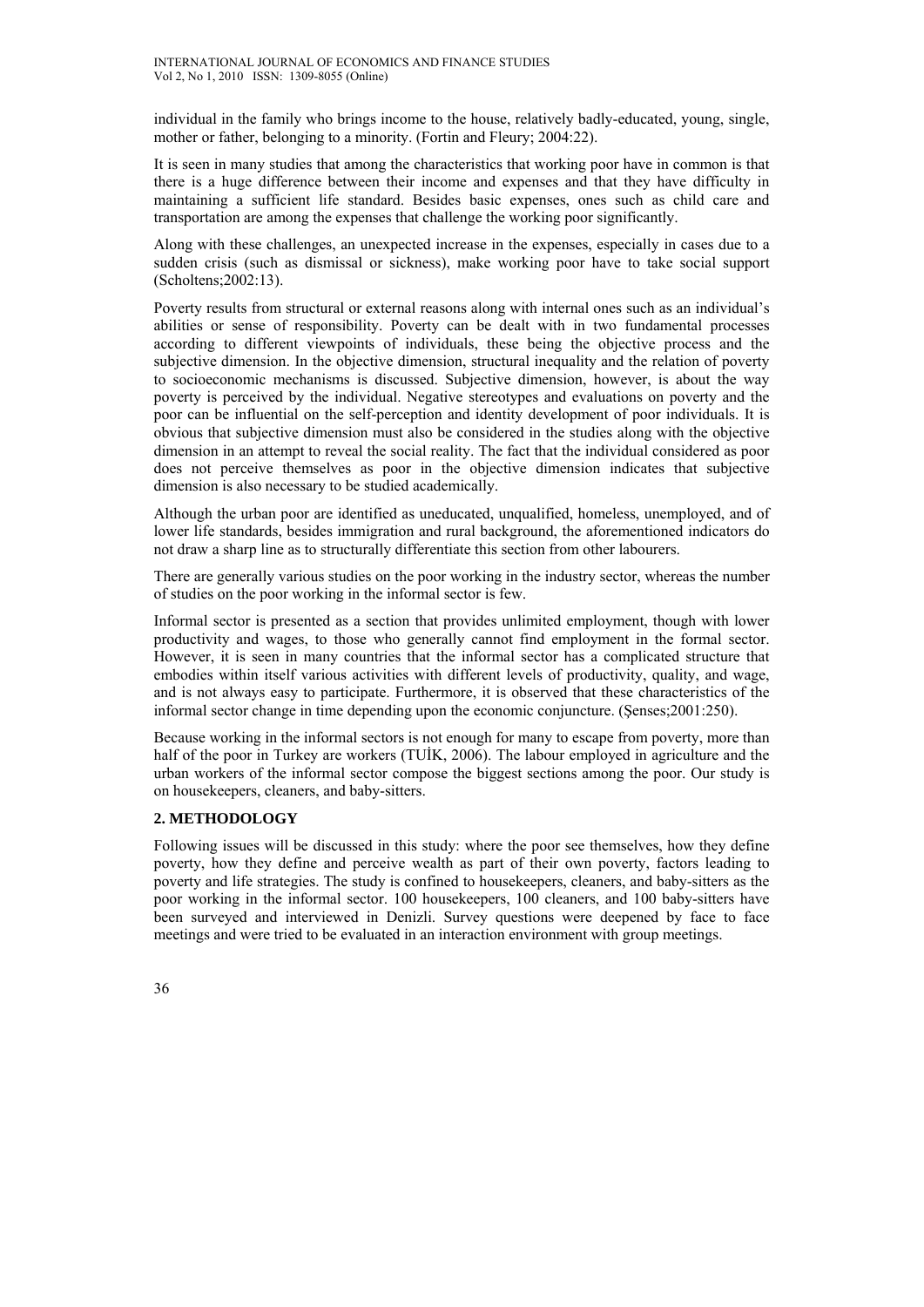# **3. FINDINGS**

The housekeepers in the sample of our study fulfill such duties as collecting the garbage of the apartment occupants, dealing with the central heating, monitoring the visitors and ensuring the security, delivering bread and newspapers, and collecting the dues. They usually live in the housekeeper's flats reserved on the basement floors of the apartment blocks. Wives of housekeepers generally participate in the labour as cleaner/baby-sitter in the form of home-care service. All three occupational groups are included in our study as working poor because they are parts of the informal sector, having low wages and indefinite job descriptions. Doers of the informal jobs corresponding to undereducated, nonspecialist, and easy-to-get jobs are included in the category of poor in the framework of economical criteria. Findings of our study are categorized as follows.

### **3.1. Socio-Economic Characteristics**

As for gender, all of the housekeepers in our sample are men. Generally in terms of vocational evaluation, housekeeping is considered as men's job, and cleaning and baby-sitting as women's job. As for age-class distribution, it can be seen that housekeepers are between ages 31-41 (45%), cleaners between ages 21-30 (66%), and baby-sitters between ages 31-40 (69%). The ratio of married ones is high in all three groups.

As for educational background, concentration can be seen in all three occupational groups on primary school graduates. 82% of the house keepers, 72% of the cleaners, and 76% of the babysitters have primary school diplomas. Workers not having diplomas take the second place in all three groups. The ratio of workers having education after primary school is low. Overall, education level in all three groups is low.

As for their father's job, farming takes the first place in housekeepers (68%), cleaners (66%), and baby-sitters (55%), agricultural labour taking the second. Due to the productivity of land in Aegean Region, agriculture is very common.

Majority of our sample were born in the villages of Denizli and migrated to Denizli later. Although the ratio of migrants in the last 10 years is high, the migration period may go further back. Migrants from out of Denizli are of lower ratio in proportion to migrants from rural Denizli. Among the workers migrating from rural areas to Denizli the concentration is on housekeepers (78%), whereas among the workers migrating from other cities the concentration is on baby-sitters (48%). The ratio of migrants not receiving help from friends or relatives is higher than that of ones receiving help. The highest help receivers are again housekeepers. Help is usually in the form of job finding or providing accommodation, financial help being rare.

As a reply to the question what they used to do before, 62% of the housekeepers, 41% of the cleaners, and 32% of the baby-sitters said they used to work as farmers. Agricultural labour takes the second place in all three occupational groups. 15% of the housekeepers, 23% of the cleaners, and 25% of the baby-sitters said they haven't worked before.

The abovementioned findings indicate that working poor in Denizli are of middle or lower age groups, majority of them are married, most of them were born in villages of Denizli, and farmers are more in number among the ones who have worked before. Because of the reason that Denizli is a city where especially textile industry is prevalent, it has attractive features and the number of migrants coming to the city has been relatively higher than other cities.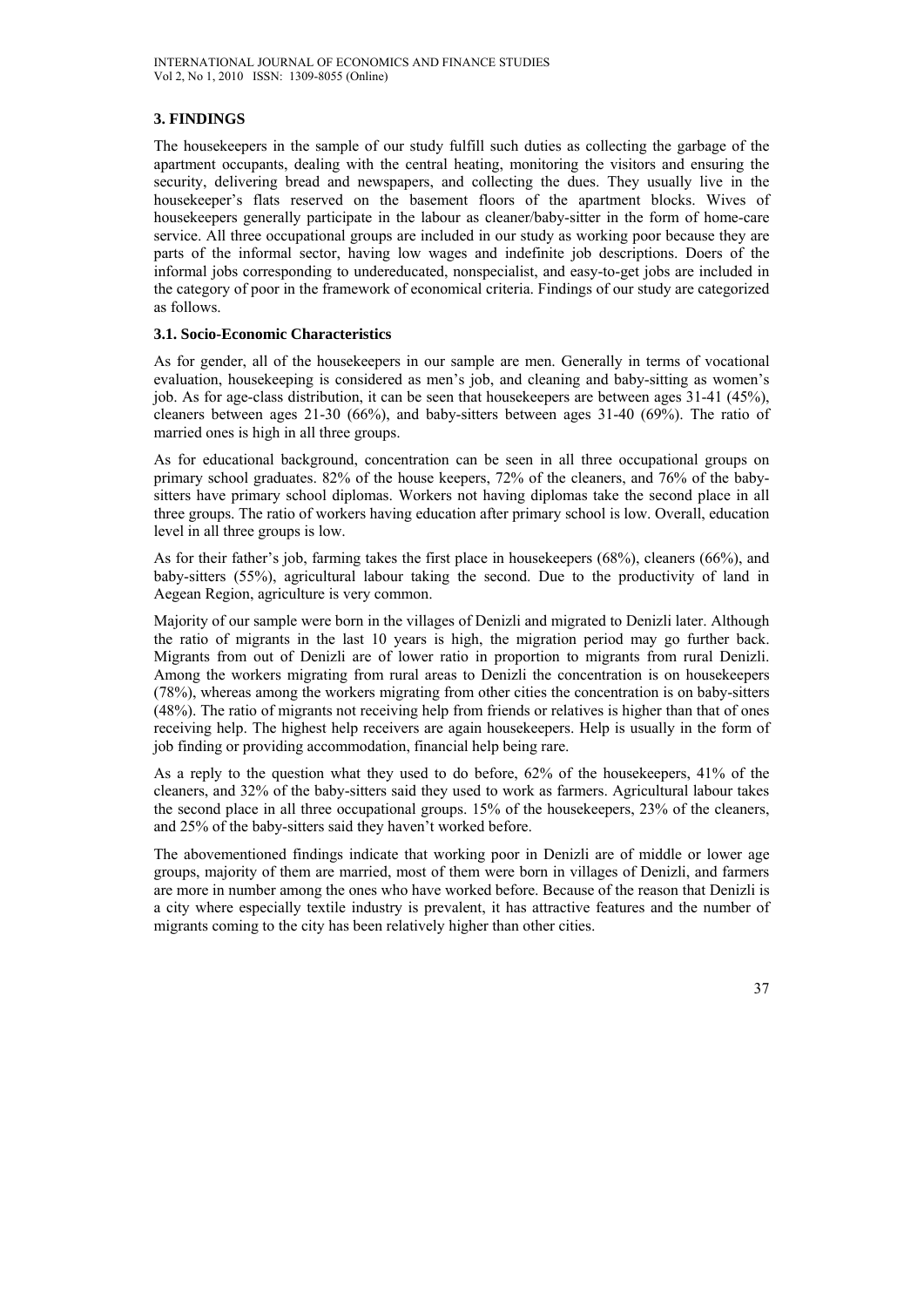#### **3.2. Evaluations on Poverty**

### **3.2.1. Definitions of poor and rich**

When we asked our sample how they defined the poor, it was found that with a subjective evaluation they mostly defined the ones being in a worse financial condition than themselves as poor. Housekeepers (74%), cleaners (70%), and babysitters (69%) do not consider themselves as poor. All three groups stated that they don't consider themselves as poor because they have wageearning jobs in the informal sector and can maintain their lives self-sufficiently. When they compare themselves to acquaintances or their own parents, they consider themselves as in a way "hanging on", "succeeding" people because they have a job, albeit in the informal sector or lowincome. However, ones unlike themselves, who hasn't been able to hang on or find a job in the informal sector, completely dependent on other people, are poor. The poor, in this sense, are defined as people who are dependent on other people to live, lacking food or income, which corresponds in the literature to the definition of "deep poverty" used for ones living below starvation line. Our sample who do not consider themselves as poor despite their harsh economic condition, have also stated that they are frequently grateful for their condition.

Ones who consider themselves as poor, on the other hand, mostly focus on insufficiency of economic conditions and difficulty of meeting their needs. When we ask our sample how they consider the rich, once more we see that economic conditions are used as criterion. They consider people who are affluent, have a car, a house, money in their pockets and bank accounts, do not owe a debt, or are able to pay their debt easily as rich. These evaluations, of course, are mostly associated with their observation of social sections they serve. Relatively higher life standards they come across in the houses they work as housekeepers, cleaners, or babysitters are influential on the formation of their wealth concept.

#### **3.3. Factors Leading to Poverty**

Factors leading to poverty can be dealt with in two approaches. The first is the approach that associates poverty with personal characteristics such as ability, sense of responsibility and discipline, and personal effort. The other is the approach that associates poverty completely with the socio-economic system, with the structural factors out of the self-control of the poor such as low wages, insufficient education, insufficient employment, prejudice, and economical policies (Wilson;1996:413-414).

We have found that the answers we got when we asked our sample about the reasons of poverty can be classified under three titles: ones attributing poverty to individual reasons, ones considering the rich as responsible for poverty, ones believing that the government causes poverty. These evaluations can be seen below.

# **3.3.1. Attributing poverty to individual reasons**

In the approach that deals with poverty in the framework of behavioural and personal characteristics such as indifference, idleness, lack of self-confidence, poverty is considered as people's own fault, their own choice and as part of their life styles. In this kind of approach, the poor are blamed for their current condition.

When we asked which factors led to poverty, 70% of the housekeepers, 75% of the cleaners, and 69% of the baby-sitters attributed poverty to personal characteristics. The facts that people are idle, do not make an effort to find a job, or do not endure and leave their job, have been considered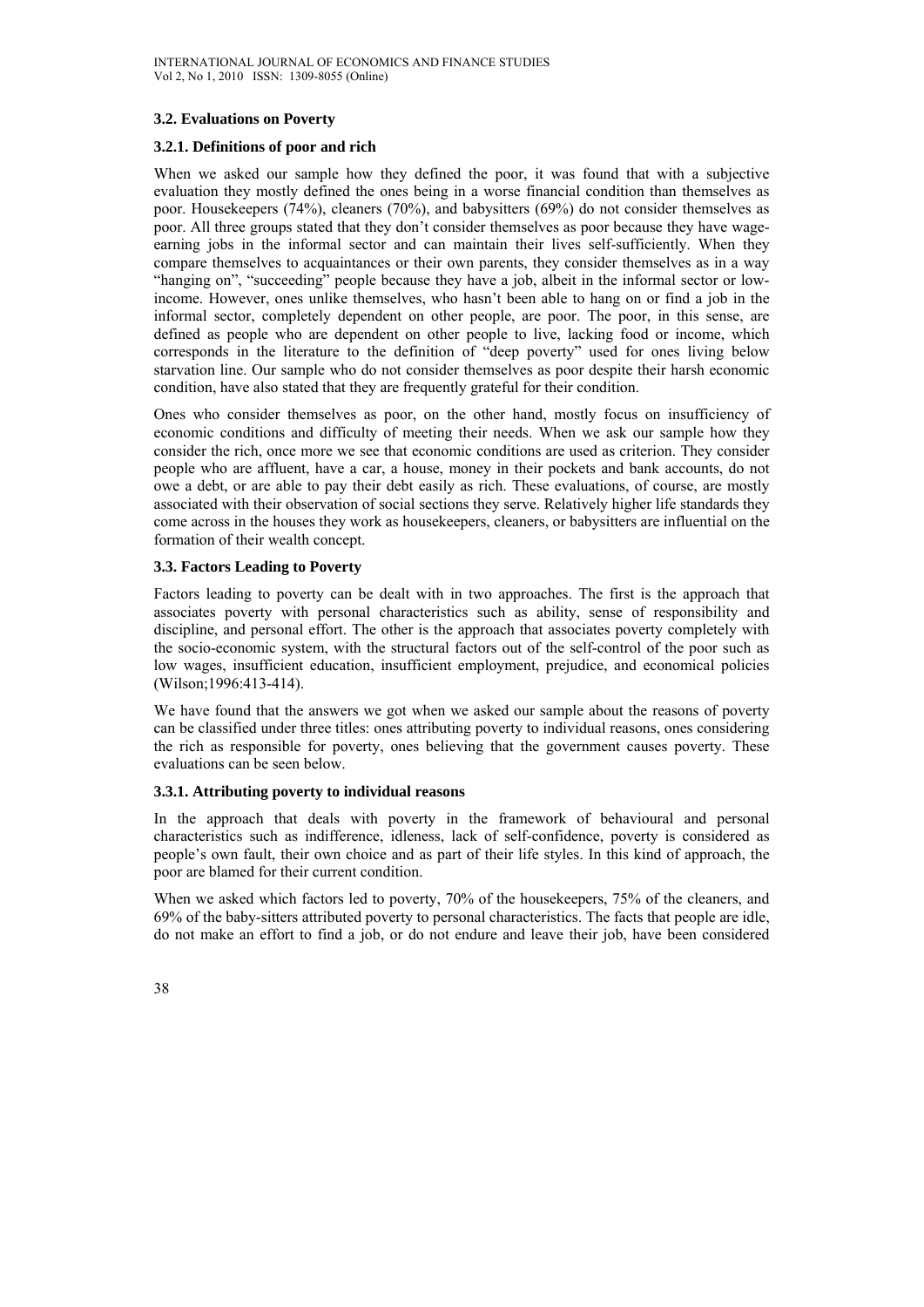among the reasons of poverty. Some comments of our sample during the interviews can be seen below.

*He doesn't appreciate any jobs. Then he ties others down. Why doesn't he work at all? You should be grateful for the job you've found because it gives your food.* 

*How do the others find a job when they mean to? Why doesn't he work at the bazaars, constructions? When one means to, he struggles make a living. This is sheer idleness.* 

There are also ones who consider family as the reason of poverty. The ratio of associating poverty with the responsibility of family is 51% in housekeepers, 56% in cleaners, and 53% in baby-sitters.

*There are six of us; for the education of how many of us could they have been able to pay? The fewer children, the better bringing up. This is what I say.* 

*We lived from hand to mouth. How could they have created opportunities for us? This is what you can manage on chickenfeed. I was so eager to study, but mom and dad couldn't make it.* 

Besides the ones who do not think that their parents made enough effort to bring them up, there are also others who believe that family conditions do not permit for this after all.

*My family couldn't support my education but I, under my own steam, used my mind, found a job here and worked, I am not indigent at least.* 

*If only I were in my cousin's shoes, I would have a proper job now.* 

*My parents are not well off to hand down something and rid me of this poverty.* 

The examples above indicate that, besides the ones who associate poverty with inability of the family to pull their weight, there are also ones who think that they do not have the chance after all to improve themselves better or make up a better future under the conditions the family has. Working poor dwell primarily on the education of their children. According to them, going to school and having a profession is one of the fundamental means of escaping poverty. It is understood from the answers that members of all three groups perceive education as the means to climb the ladder in the social hierarchy, especially for their children.

*I live for my children after all. In order to school them, I'll work day and night, do extra work if necessary. I do ironing, cooking, just to make them go to school. If they do so, they can break loose.* 

*My daughter has got into university this year. I am so happy. I couldn't go to school; I'll do my best to school her. When we went to Kuşadası for work, I couldn't find even crust to give them. Now, I'm all grateful; we work, and earn. I hope my children will lead lives just like the families I work for.* 

*I'll do any job, as long as they go to school. My one and only hope, they won't be dependent on anyone else. I hope they'll have proper jobs and insurance.* 

*I couldn't go to school, but I'm schooling my son. If he slugs on and goes to school, he won't depend on anyone for living.*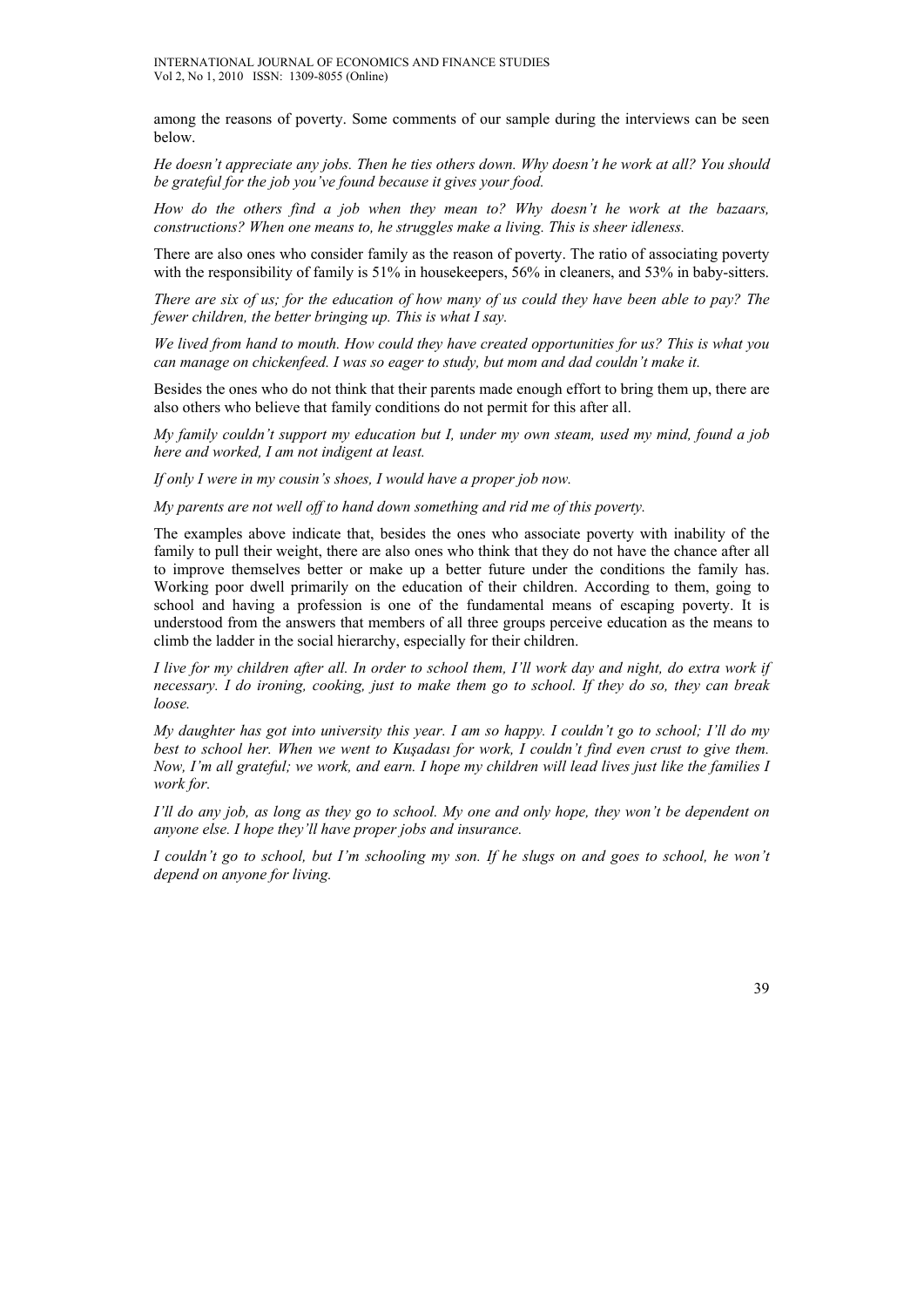#### **3.3.2. Considering the rich as responsible for poverty**

There are some who consider poverty as a kind of exploitation of higher social classes and as associated with the interests of these classes. Within the framework of this approach, according to Galbraith, the poor are again a part of the capitalist economic process. There is a need for the poor in the established capitalist system for the jobs that are essential for the system but lucky class members living in the "culture of satisfaction" would not want to do (Galbraith,1992:33).

We wanted to determine if there are ones in our sample who associate their poverty with the rich. According to our findings, the ratio of ones who think that the responsibility of poverty is the rich is 24% in housekeepers, 30% in cleaners, and 34% in the baby-sitters.

*It's always the rich who thrive, and the poor who fail. I don't understand how people become rich. Both my husband and I work, but what we earn falls short. Would I go for cleaning others' houses if we earned enough?* 

*I don't steal. I turn an honest penny. But, you see how thieves become rich.* 

*They are rich of a sort. But they never care for the poor. They try to make them do such jobs for peanuts.* 

Our sample thinks that it was effective on the process of the economically advantageous rich achieving this position that they use this advantage of theirs against the poor.

# **3.3.3. Considering the government as responsible for poverty**

Government is seen by the working poor as an authorized foundation that can relieve poverty. Considered among the domains of the government are protecting the poor as a "father", forming the necessary transfer and support programmes for them, developing the social expenditures such as health care or education, creating new business fields, and increasing the wages to a level so as to meet the needs.

Among our sample, the ratio of ones who consider the government as responsible for poverty is 60% in housekeepers, 58% in cleaners, and 65% in baby-sitters. These ratios indicate that they believe the government has a significant liability with the decisions to be made in order to relieve poverty.

#### *Government does not provide me with a job when I'm unemployed. But they have to create employment for me. I am poor; the government has to help me.*

This approach which considers ensuring a job to pave the way for everyone to achieve wealth and a place in the social life as the duty of government is the understanding of welfare state (Meda; 2004:135). However, the fact that the state has become smaller due to the practice of neoliberal policies and left many fields to social actors, has led to a decline in the understanding of welfare state and its being left out of the field of application. Some of the poor individuals consider the facts that the government cuts down on the social expenditures, transfers the resources to nonsocial fields, and uses them to reduce the budget deficit among the reasons of the continuation of poverty. This opinion is in accordance with the approach that describes poverty with structural reasons.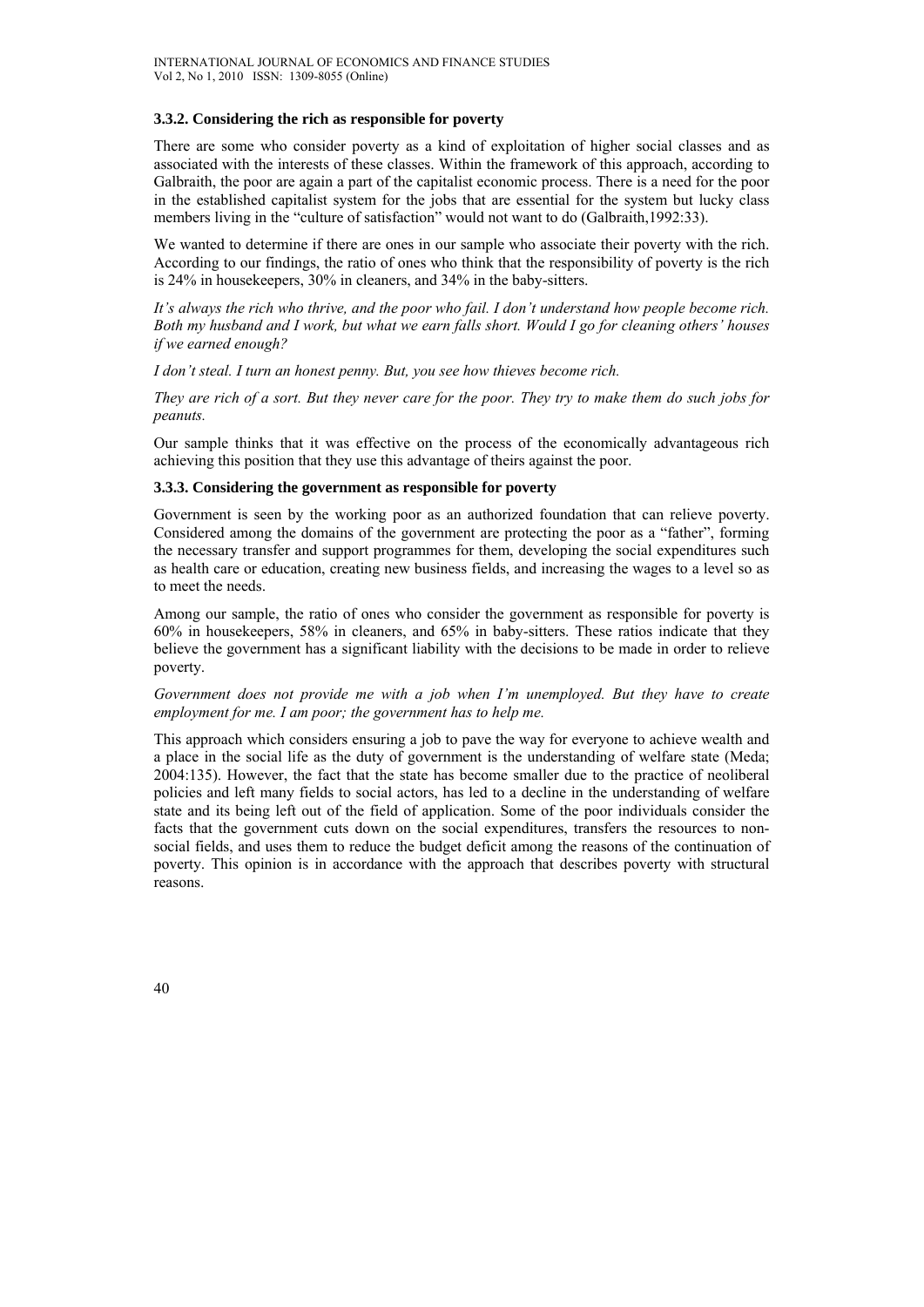#### **3.4. Life strategies of the poor**

Anti-poverty strategies which have been used to understand the attitudes of the poor towards poverty and what kind of activities they develop to maintain their lives have been subject to many studies. The aim of life strategies is the maintenance of life. In the determination of the strategies, the definition of aims, tools, and resources is of great importance.

There are many studies which mention the importance of traditional cooperation and solidarity networks in the struggle against poverty (Ayata, 1989, Kongar. 1972). There are also other studies indicating that these networks have started to gradually lose their influence (Buğra ve Keyder,2003, Kalaycıoğlu vd. 1999). It is stated in the UNDP programme that a new poverty is on the increase in Turkey at a level incurable by the traditional solidarity networks (2005).

In Turkey, as of 2007, the poverty line was assessed as 2.040 TL, and the starvation line as 626 TL (Türk-İş 2007). The average household income of our sample is 900 TL. This finding shows that the income of the households is slightly over the starvation line.

The poor in the position of disorganized, irregular, unskilled labour are among the ones mostly affected by increased competitive conditions of the urban labour market, especially with the practice of post-1980 neoliberal policies. Competitive environment keeps the wages constantly low in the informal sector, making an improvement in the working conditions and life standards of the poor impossible. Not only the unemployed but also the working poor are unable to meet their needs. Having a paid job cannot be sufficient enough for them to reach the middle class life standards.

While the working poor are trying to increase the household income, they are also trying to reduce their expenses on food, clothing, etc at the same time. However, disorganization on the one hand and severe competition on the other are preventing them from achieving an income level sufficient to meet the basic needs. In ability to meet the basic needs causes humanistic poverty, along with economic poverty.

When we asked our sample about their life strategies, they mentioned strategies towards balancing their income and expenditure such as cutting down on their consumption, food being in the first place, home-production for cheaper food and clothing, cooperation based on solidarity and relationship networks, doing extra work if possible.

Some of the working poor have to allot most of their income to food and other fixed expenses (such as rent, electricity, water). Housekeepers in our sample generally do not have to allot money for such fixed expenses for they live in the housekeeper's flats of the blocks they work for. However, the cleaners and baby-sitters who do not live in the housekeeper's flats indicated that fixed expenses cover most of their expenditure.

It is common among the poor to produce some foodstuff at home. It is quite common to produce such foodstuff as pastry, tarhana (sundried food made of curd, tomato and flour), tomato sauce, noodle, or yoghurt and they are mainly produced for the consumption of the household. They generally perceive home-production of food as women's traditional duty and they stated that they do not make production for sale. Only 3% of the cleaners and 4% of the baby-sitters stated that they sell their home-produced stuff.

Besides, when we asked our sample if they receive help from their hometowns, we found out that majority of them send for some foodstuff from their hometowns. Kitchen expenses are the basic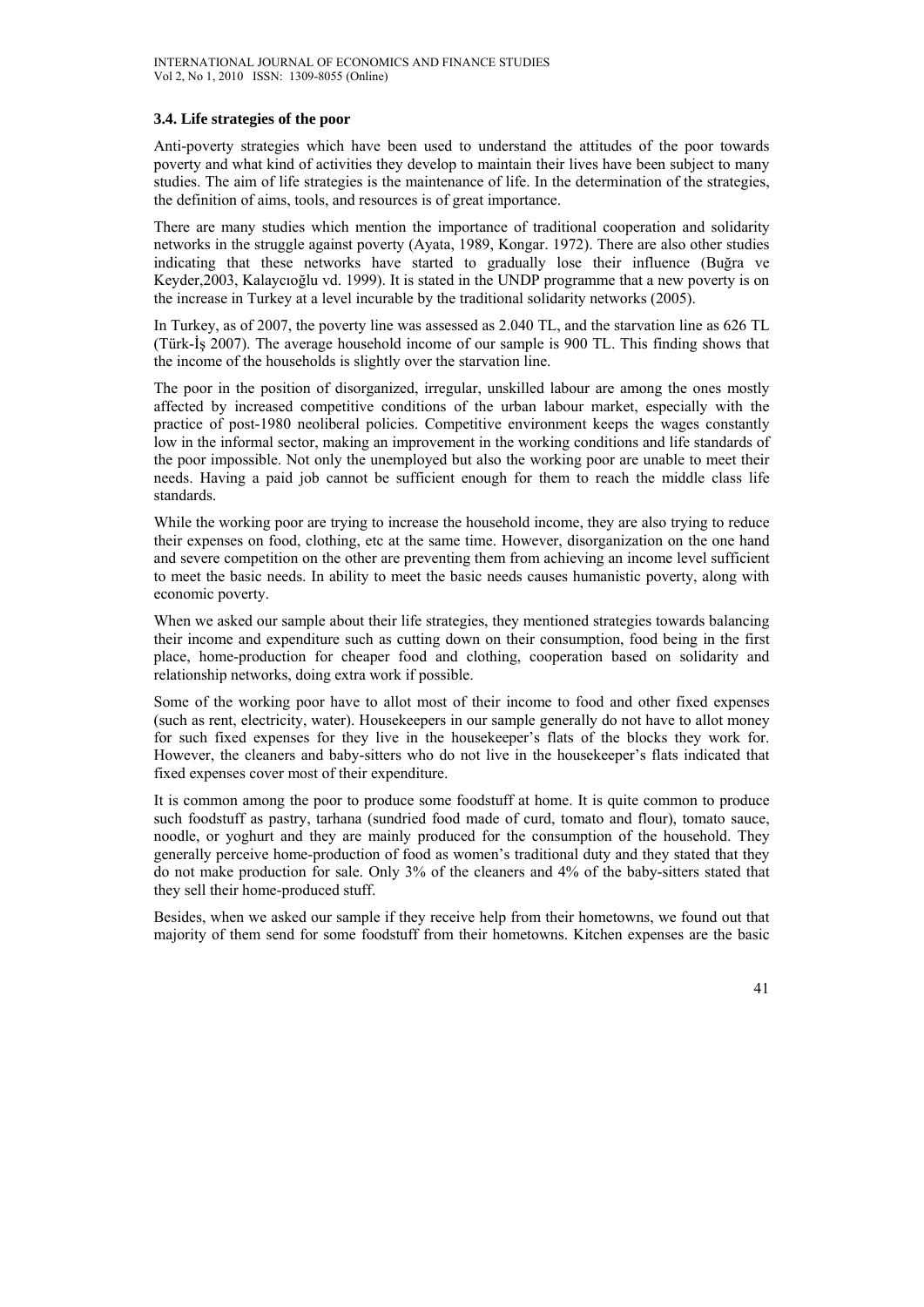field that the poor can economise. The sample stated that they consume limited variety of food when they need to economise. As for clothing or household items, they do not have such an important place in their lives as food. Thus, detailed questions regarding consumption indicated that they do not spend on clothing.

The most advantageous group in finding extra work is cleaners (22%). Housekeepers (10%) are less advantageous in proportion to cleaners or baby-sitters (18%). However, in case of both couples working, household income may increase a little.

More than half of the sample stated that they owe a debt. The majority said that they have nobody to borrow from when they need money. The ones who have someone to borrow from stated that the money they borrow is short-term, only to get over the current crisis, and usually of insufficient amount because the income level of the people they borrow from is also low and they also are in need. When we searched for the sources they turn to borrow money, it was seen that the immediate surroundings are of first priority, which is followed by borrowing from the employer. Most of the ones who said they can borrow from their employers are single-employer workers.

The ratio of borrowing from the bank is low. The proportion of credit card owners is 14%. Low ownership of credit cards can be explained in relation to the difficulties they faced in the past unable to pay their credit card debts. There were ones who stated they had big difficulty on their monthly income in the past because of their borrowings. It is seen that nearly half of the credit card users (40%) still have credit card debts. Credit card ownership is more common among housekeepers than cleaners or baby-sitters.

Among our sample, the ratios of receiving help from non-governmental or governmental organizations is extremely low, the reason of which is that some are unaware of social welfare. Another factor is that husbands of cleaners and baby-sitters also work. Statements such as "*They don't give because my husband works*" or "*My husband has insurance, they don't give to insured people*" are among the reasons they can't receive help. Also, some of our sample stated that they did not apply for help (4%) not to be branded as poor or they aren't able to stomach being poor.

# **4. CONCLUSION**

Recession of nation state and its institutions with the globalization process and irregularization of social relationships of welfare regime together with the declining understanding of welfare state has negatively influenced large social sections. The globalization process inclusive of economical, political, technological, and cultural dimensions is causing the already poor countries to get poorer. Not only the unemployed but also the working poor compose a significant part of the population in many countries. The working poor, who cannot reach the formal sector or do not have the relationships network to make it possible, are working unprotected in the informal sector for low wages and trying to cope with poverty, to survive.

According to our findings, working poor is composed of people of lower middle-age, most of whom are married with low educational backgrounds. Definitions of poverty and wealth are within the scope of economical criteria. Majority of the working poor consider themselves as "succeeding" because they have a job, though badly-paid, and are not dependent on other people to maintain their lives. Ones considering themselves as poor on the other hand stated that their income is insufficient and they have difficulty meeting their needs.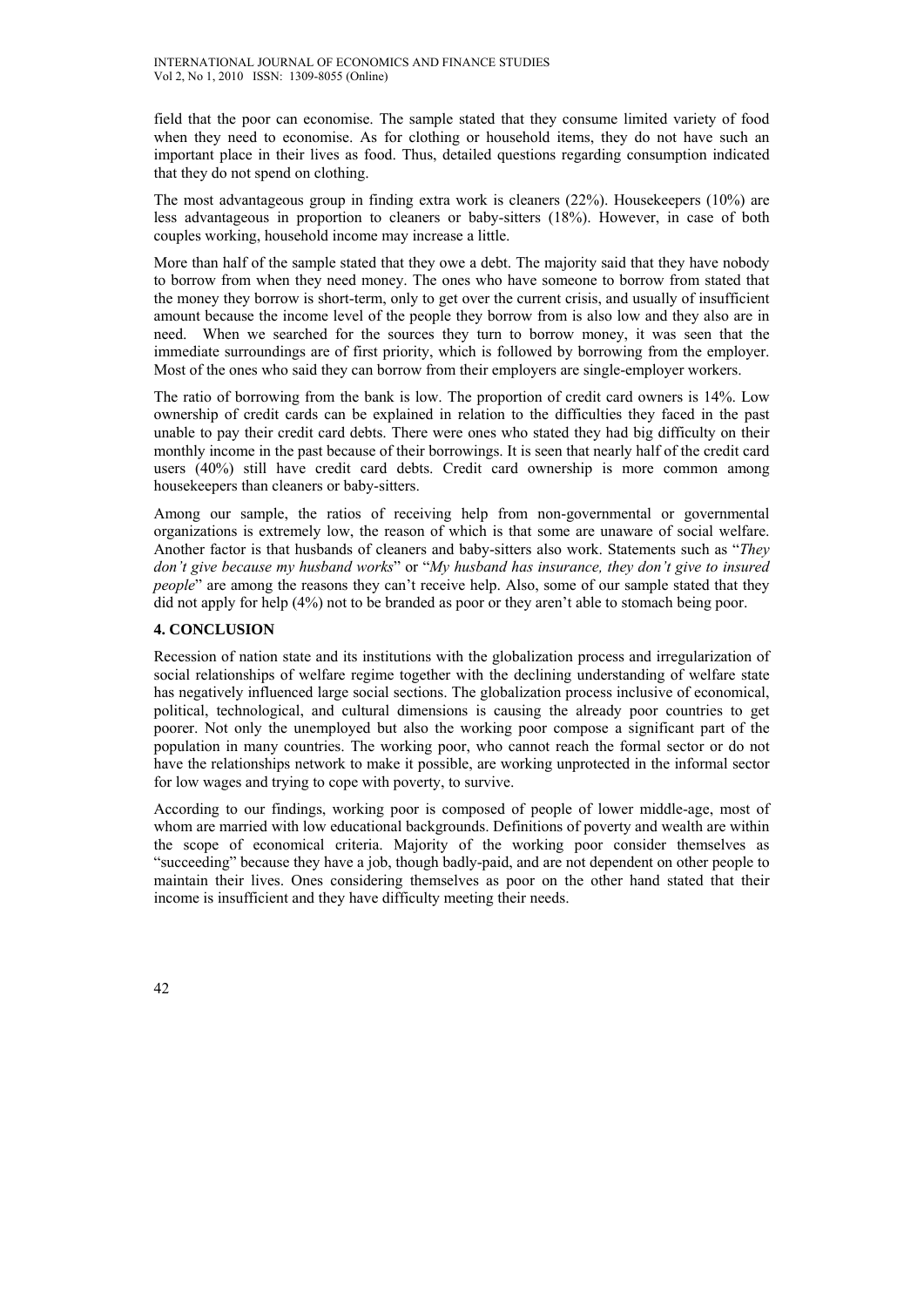Reasons of poverty are evaluated within the framework of individual and structural reasons. Emphasized points among the individual reasons of poverty are idleness of people, not appreciating and leaving their job in short time, and insufficiency of family conditions. Such comments indicate that poverty is associated with some demographic or personal characteristics. The ratio of considering the government as responsible for poverty takes the second place in our findings. Such an approach is related to seeing the reasons of poverty out of the poor and their control. The ones associating their poverty with the rich and their using their economical advantage against the poor is proportionally lower. In this approach, continuation of poverty is essential to the permanence of the system.

The concept of struggle against poverty makes it possible to understand the attitude and behaviour of the subjects against superstructural changes along with superstructural data. It also makes it possible for us to understand the relations with the informal sector along with the formal sector. Wallace (2002) states that different strategies developed in different societies make it possible to understand the relations between the social structure and the agent (2002:275-292). According to our findings, basic strategies of the poor are cutting down on their expenses and home-producing of some food-stuff. Activities such as finding extra work are neither permanent nor applicable for everyone. Borrowing from relatives or acquaintance is limited and low. Borrowing from the banks is little if any. Credit card ownership is not common because of the difficulty in paying the debt. Their emphasis on the education of their children can be considered as a strategy to cope with poverty in the long run. As can be seen in our findings, the strategies of the poor can be seen as an effort to survive rather than create a vertical social mobility.

It is seen that neoliberal approach, which considers poverty as a temporary problem deriving from the functioning dynamics of the market, cannot find a solution to problems caused by the concentration of poverty. It can also be seen in various studies that being employed cannot help people out of poverty. It is one of the significant steps in the struggle against poverty to produce and practice pro-poor policies aimed at creating registered jobs with social security.

# **REFERENCES**

Alcock, P. (1997) Understanding Poverty, MacMillan Press Ltd.

Bora A. (2005) Kadınlar sınıfı: Ücretli Ev Emeği ve Kadın Öznelliğinin İnşası, İletişim Yayınları, İstanbul

Buğra, A. ve Ç. Keyder, (2003) New poverty and the Changing Welfare Regime of Turkey, Ankara:Ajans Türk

Buğra A.(2008) Kapitalizm, Yoksulluk ve Türkiye'de Sosyal Politika, İletişim Yayınları, İstanbul

Ersoy M.(2000) Kentsel Yoksulluk ve Geçinme Stratejileri Ankara Örneği, ODTÜ, Kentsel Politika ve Yerel Yönetimler ABD, Yayın No:4

Fortin, M. and Fleury, D. (2004) *A Profile of the Working Poor in Canada*, Draft Paper, http:// www.cerforum.org/ conferences/200406/papers/fortin.pdf

Galbraith, J.K.(1992) The Culture of Contentment, Sinclair-Stevenson, London

Galbraith, J.K.(1996) Good Society:The Human Agenda ,Houghton Miffin Company, Boston

Meda, D. (2004) Emek Kaybolma Yolunda Bir Değer mi? İletişim Yayınları, İstanbul